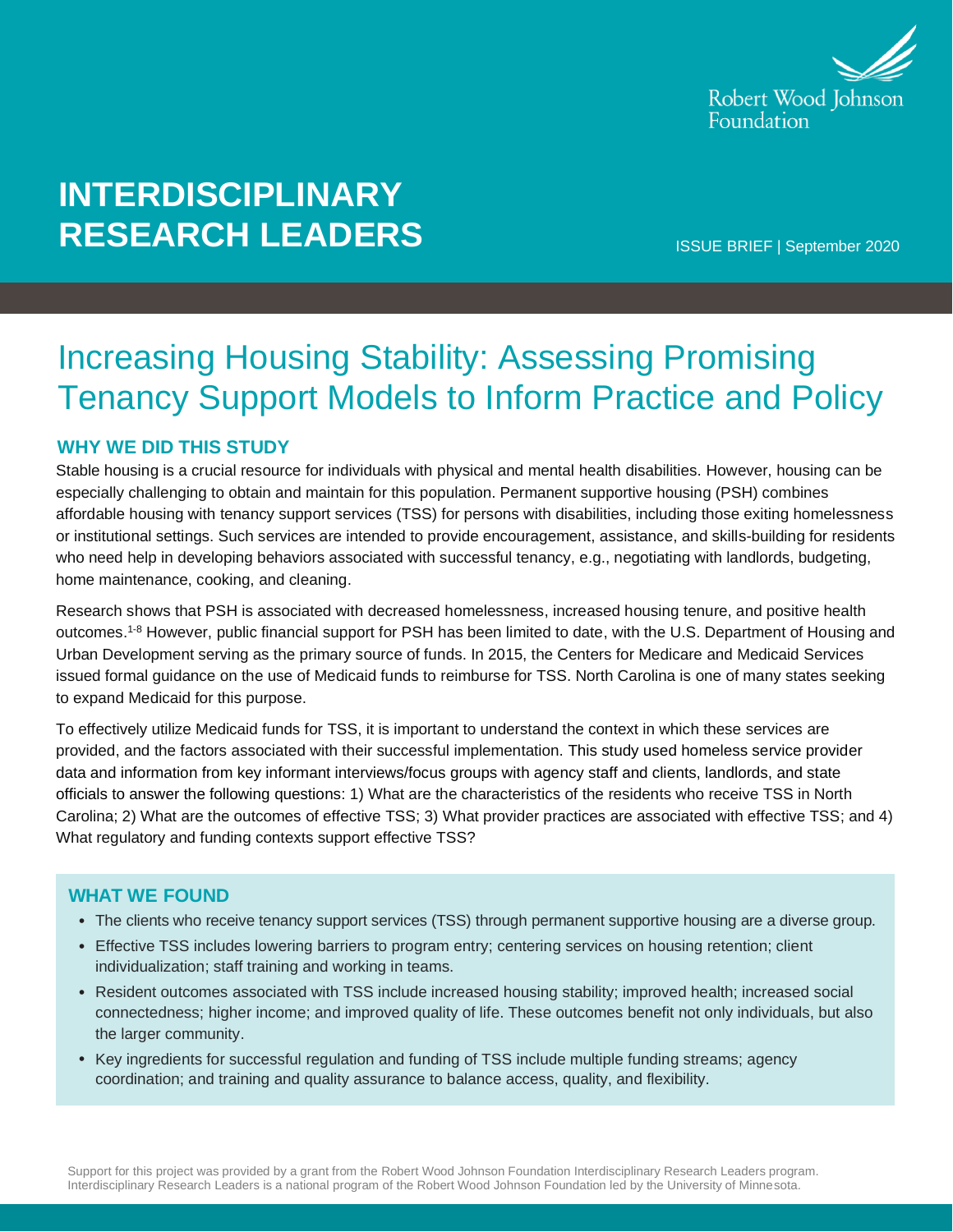#### **HEAD OF HOUSEHOLD CHARACTERISTICS AND KEY OUTCOMES FOR RESIDENTS LIVING IN PERMANENT SUPPORTIVE HOUSING**



75% Mental Disabilties & 43% Physical Disabilities

Source: Authors' analysis of North Carolina Homeless Management Information System Data 2014–2017

Study findings indicate that successful implementation of tenancy support services (TSS) not only helps people with mental and physical disabilities by increasing their likelihood of obtaining and maintain housing, but also produces positive outcomes for other key stakeholders. For example, landlords, property managers, and developers all benefit from stable tenancy and a support system for problemsolving. These outcomes can, in turn, increase their future willingness to rent to

### **"Health is "probably THE outcome."**

— *Housing program director*

individuals with disabilities and develop more affordable housing. The community benefits from TSS through decreased homelessness and reduced state expenditures associated with health care utilization and other adverse outcomes associated with homelessness.

Study findings suggest that successful TSS is associated with adherence to a "Housing First" philosophy, which asserts that helping people get housing without traditional pre-conditions—such as sobriety and income—is both ethical and feasible. Further, successful implementation of TSS requires that providers tailor service type, intensity, and duration to meet clients' unique and evolving needs. Securing stable housing and realizing its potential to improve health and quality of life might take time and trial and error; but instances of re-housing should not be considered a failure.

Finally, several strategies can help agencies to provide flexible and client-centered TSS. These include working in teams to balance workloads, developing specialized positions such as housing locators, implementing safety protocols, training staff to ensure skills-development and creative problem-solving, and providing staff with adequate supervision and support.

#### **WHAT THESE FINDINGS MEAN**

To date, information from this study has informed state-level training of tenancy support services (TSS) providers, development of post-disaster rapid re-housing, screening for social determinants of health, and reimbursement ratesetting. Study efforts have also contributed to relationship building both across and between service providers and state agencies, which we hope will continue as North Carolina and other states work to expand Medicaid funding for TSS.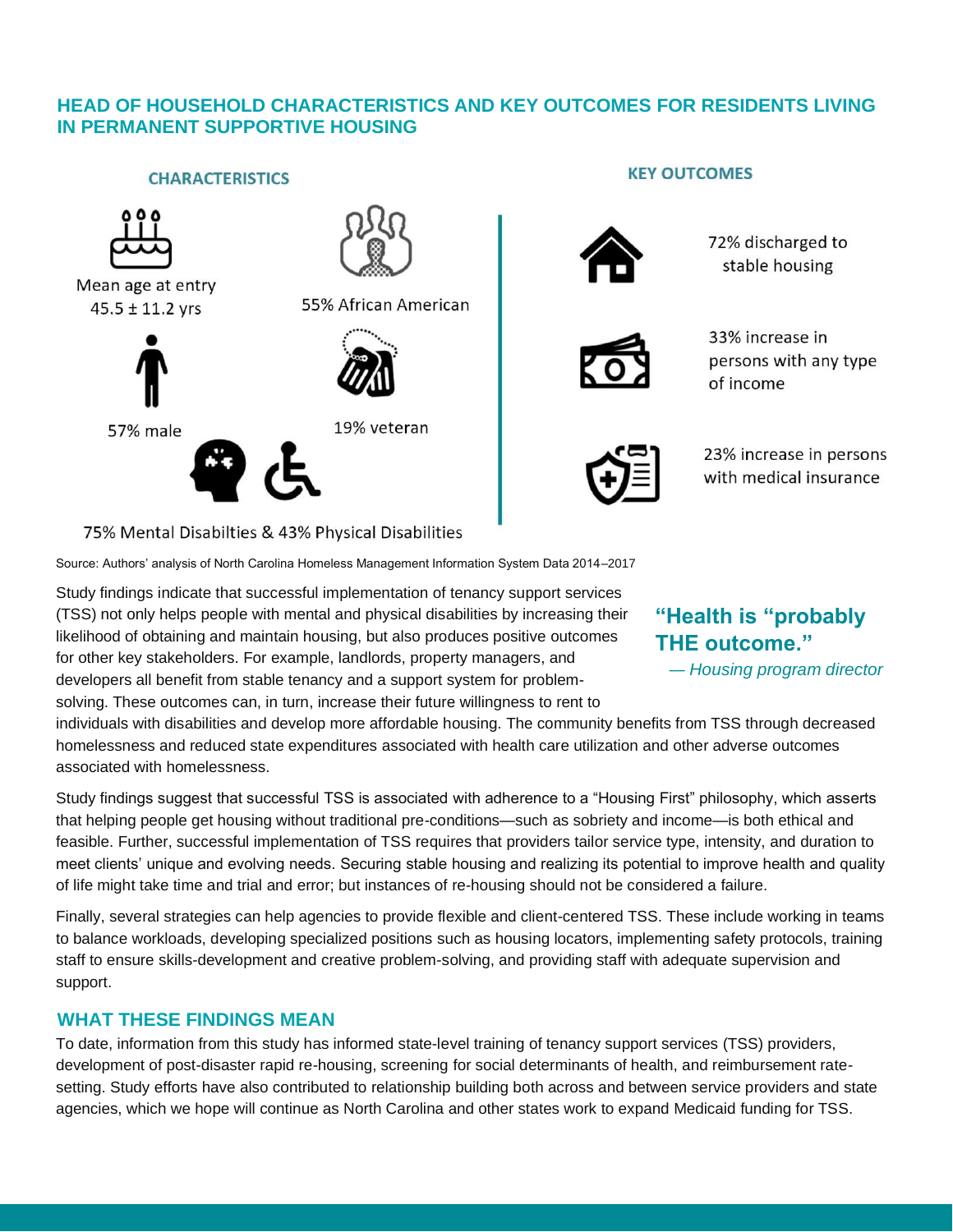Going forward, agencies should work to ensure that both veteran staff and new employees are committed to a "Housing First" approach and that they understand how it leads to improved outcomes.

As states move to expand Medicaid funding for TSS, the ways in which they define, reimburse, and oversee these services will influence whether providers can implement them effectively. State Medicaid programs and housing services providers will need to find ways to prioritize and balance three goals: 1) broad access to care across the state for diverse populations, 2) provision of high-quality services, and 3) the flexibility to meet the needs of individual clients. For instance, while Medicaid funding might increase access to care, it could also prove to be insufficiently flexible by medicalizing allowable services and by underfunding activities that do not involve direct client contact. Also, quality assurance (QA) requirements could reduce access to TSS if service providers are unable to meet these standards. In order to receive reimbursement, they might overprescribe what is to be done, which also reduces flexibility.

Successful negotiation of these tensions to achieve an effective balance of access, quality, and flexibility will require proper infrastructure. To achieve this infrastructure, state agencies should coordinate their activities to create the funding streams necessary in order to cover diverse populations with a full range of services; facilitate a comprehensive spectrum of care; align funding strategies to improve access to and quality of TSS; and marry housing and service access.

States should also provide support for training and ongoing technical assistance to the TSS workforce, housing services provider agencies, intermediary organizations and state agencies to increase capacity at all levels of the system. In addition, quality assurance (QA) is needed to create accountability at all levels and should rely on both field observations and consumer feedback. Outcome-based oversight tied to financial incentives and advanced use of data for QA should be piloted.

#### **MORE ABOUT THIS STUDY**

Qualitative data were collected between October 2017 and September 2018 through focus groups with 19 frontline staff and 23 clients from two agencies. The agencies were purposively chosen on the basis of two criteria. First, they are highly regarded TSS providers, offering the opportunity to generate information about effective strategies for TSS provision. To use the taxonomy of case selection, these were "extreme" cases exemplifying a phenomenon we wanted to understand (i.e., high-performing TSS). They are also diverse cases<sup>9</sup> in terms of sector and region. Each represents one of the two primary sectors involved in TSS -- homeless services and mental health services -- allowing us to learn about ways in which provision of TSS in those sectors is similar and different. Homeward Bound is a non-profit agency located in Western North Carolina that connects homeless individuals with housing and provides case management, including TSS. As the one of the largest providers of services for the homeless in Buncombe County, they are recognized as having made a significant contribution to reducing homelessness there. The UNC Center for Excellence in Community Mental Health, located in the middle of the state, has led NC's mental health system in making the connection between housing and recovery and, in addition to running their own programs, performs fidelity oversight of other providers of integrated services. We also conducted 23 informant interviews with other key stakeholders including agency leads, specialized personnel, and landlords and property managers associated with the two agencies included in our study. In addition, we analyzed data and existing documentation from these agencies to develop case examples that described agency programs. We used these case examples to draw conclusions about promising practices for delivery of tenancy support services (TSS) and key considerations for the design of North Carolina Medicaid funding for TSS.

We also interviewed eight North Carolina state officials to provide further insight into promising practices for the provision, funding, and oversight of TSS. In addition, we conducted two focus groups with nine housing specialists at North Carolina Local Management Entities, which coordinate safety-net mental health services in the state. Louisiana was selected as a comparison state since it is one of the few states with an extensive history of funding TSS through Medicaid. In addition, the Medicaid program in Louisiana is structured similarly to North Carolina's program, which makes lessons learned particularly relevant. Interviews in Louisiana included three state officials and two directors of housing service provider agencies.

We also analyzed data provided by each agency and from the North Carolina Homeless Management Information System (HMIS), which is used by homeless service providers to track provision of services to homeless clients. Use of this system